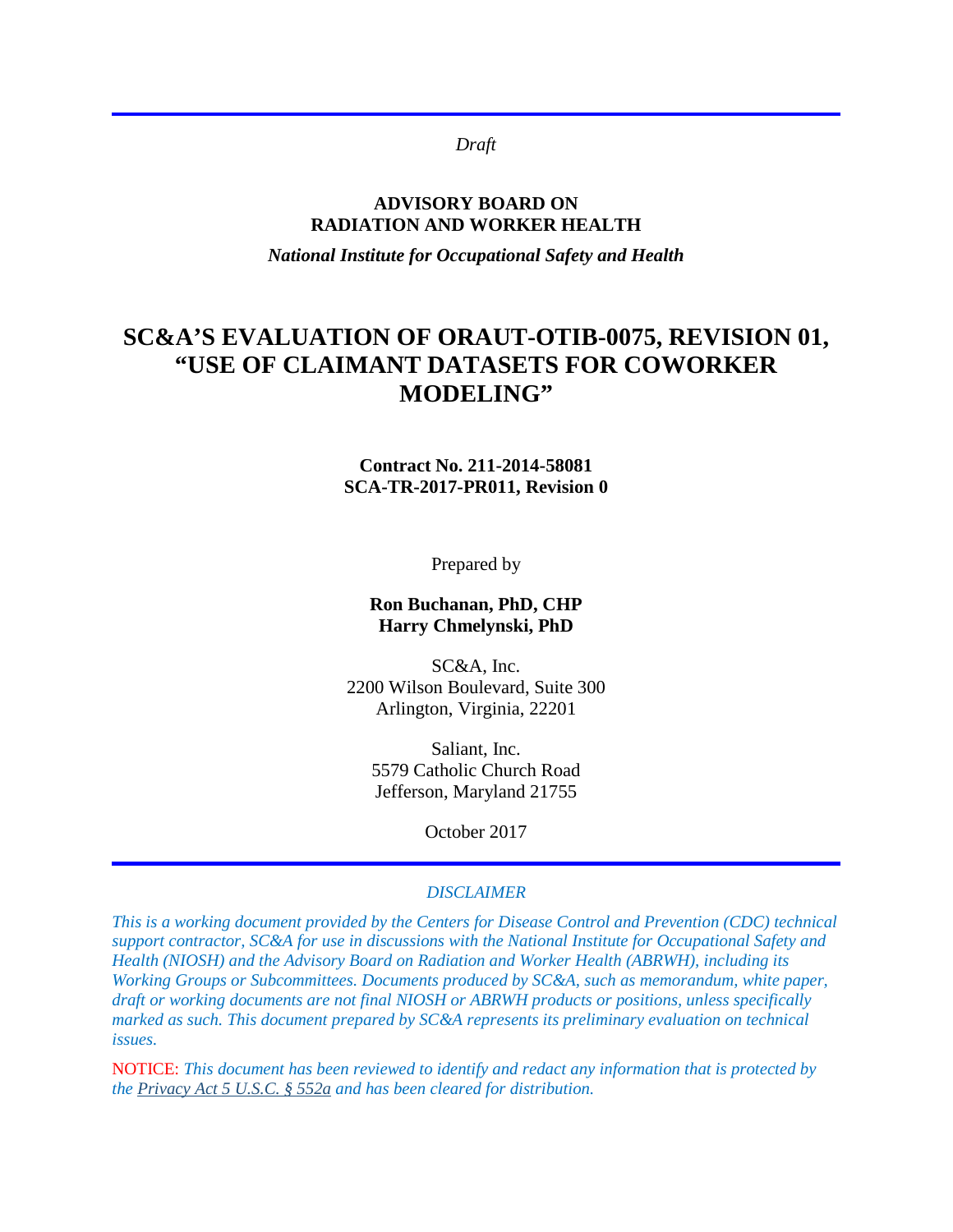| <b>Effective Date:</b> | <b>Revision No.</b> | <b>Document No./Description:</b> | Page No. |
|------------------------|---------------------|----------------------------------|----------|
| 10/9/2017              | 0 (Draft)           | SCA-TR-2017-PR011                | 2 of 18  |

### **SC&A, INC.:** *Technical Support for the Advisory Board on Radiation and Worker Health Review of NIOSH Dose Reconstruction Program*

| <b>DOCUMENT TITLE:</b>                         | SC&A's Evaluation of ORAUT-OTIB-0075, Revision 01, "Use of<br><b>Claimant Datasets for Coworker Modeling"</b> |  |
|------------------------------------------------|---------------------------------------------------------------------------------------------------------------|--|
| <b>DOCUMENT NUMBER/</b><br><b>DESCRIPTION:</b> | SCA-TR-2017-PR011                                                                                             |  |
| <b>REVISION NO.:</b>                           | $0$ (Draft)                                                                                                   |  |
| <b>SUPERSEDES:</b>                             | N/A                                                                                                           |  |
| <b>EFFECTIVE DATE:</b>                         | October 9, 2017                                                                                               |  |
| <b>TASK MANAGER:</b>                           | Kathy Behling [signature on file]                                                                             |  |
| <b>PROJECT MANAGER:</b>                        | John Stiver, MS, CHP [signature on file]                                                                      |  |
| <b>DOCUMENT</b><br>REVIEWER(S):                | Kathy Behling [signature on file]<br>John Stiver, MS, CHP [signature on file]                                 |  |

#### **Record of Revisions**

| <b>Revision</b><br><b>Number</b> | <b>Effective</b><br>Date | <b>Description of Revision</b> |  |
|----------------------------------|--------------------------|--------------------------------|--|
| $0$ (Draft)                      | 10/9/2017                | Initial issue                  |  |
|                                  |                          |                                |  |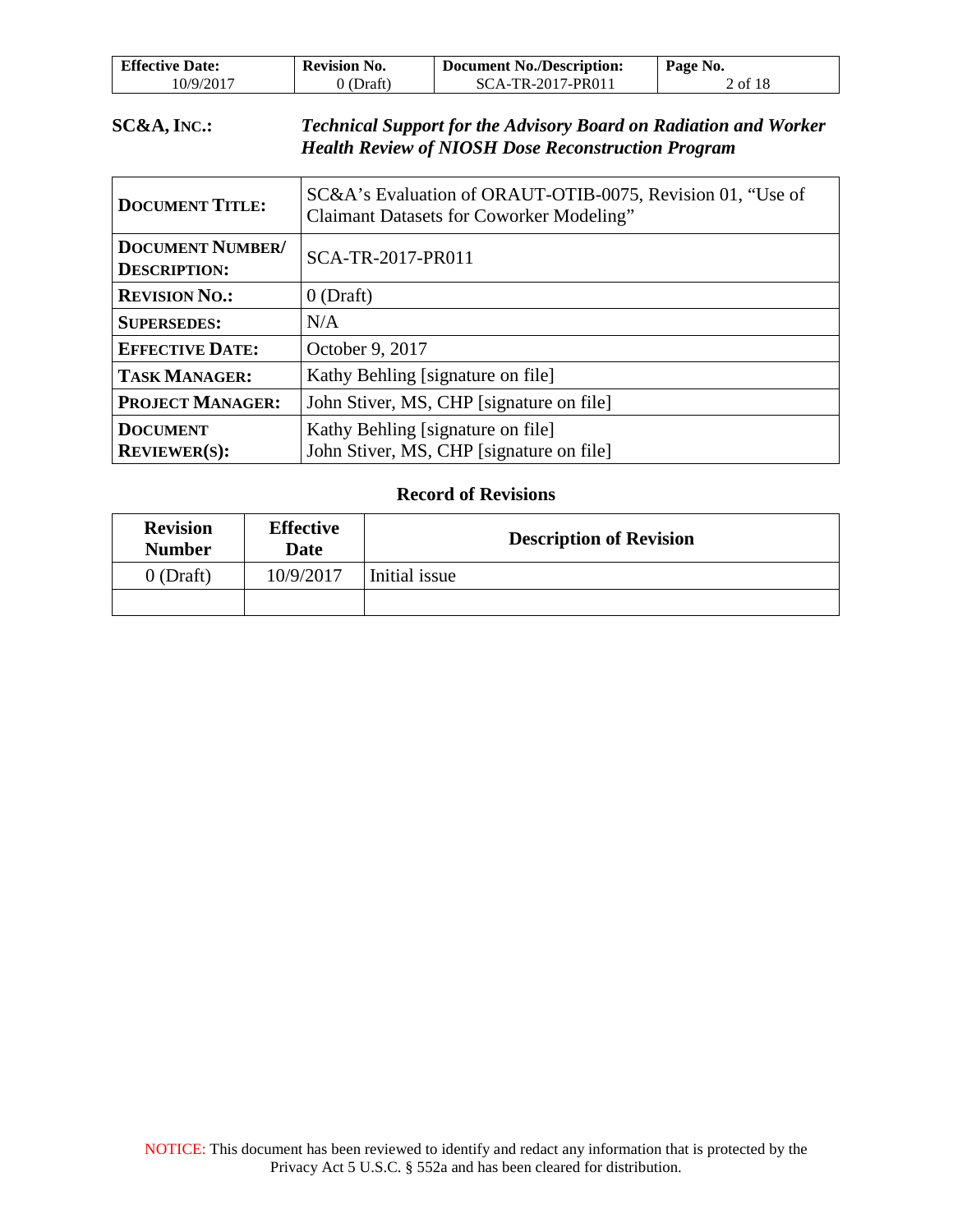| <b>Effective Date:</b> | Revision No. | <b>Document No./Description:</b> | Page No. |
|------------------------|--------------|----------------------------------|----------|
| 10/9/2017              | 0 (Draft)    | SCA-TR-2017-PR011                | 3 of 18  |

# **TABLE OF CONTENTS**

| 1.0         |                                                                       |  |
|-------------|-----------------------------------------------------------------------|--|
| 2.0         |                                                                       |  |
| 3.0         |                                                                       |  |
| 3.1         |                                                                       |  |
| 3.2         | Evaluation of NIOSH's Statistical Methods Used in ORAUT-OTIB-0075  8  |  |
|             | 3.2.1                                                                 |  |
|             |                                                                       |  |
| 3.3         |                                                                       |  |
| 4.0         |                                                                       |  |
| 5.0         |                                                                       |  |
| Appendix A: | Summary of Findings from SC&A's 2010 Evaluation of ORAUT-OTIB-0075 14 |  |
| Appendix B: | SC&A's Analyses of Revised Tables 6-1 and 6-2 of ORAUT-OTIB-0075,     |  |
|             |                                                                       |  |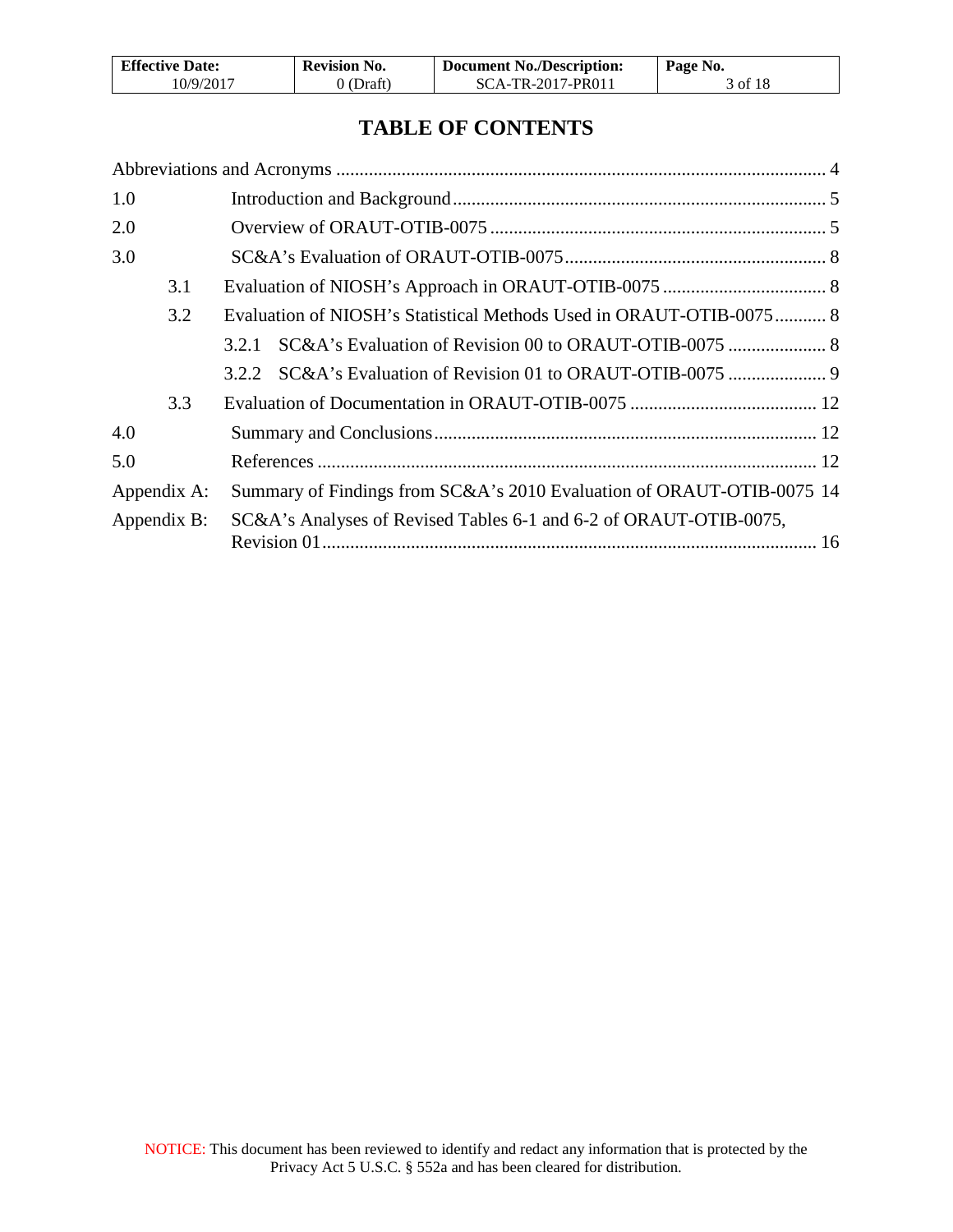| <b>Effective Date:</b> | <b>Revision No.</b> | <b>Document No./Description:</b> | Page No. |
|------------------------|---------------------|----------------------------------|----------|
| 10/9/2017              | 0 (Draft)           | SCA-TR-2017-PR011                | 4 of 18  |

# **ABBREVIATIONS AND ACRONYMS**

<span id="page-3-0"></span>

| <b>ABRWH</b>   | Advisory Board on Radiation and Worker Health         |
|----------------|-------------------------------------------------------|
| b              | slope                                                 |
| d              | day                                                   |
| dpm            | disintegration per minute                             |
| e              | natural logarithm (value of 2.72)                     |
| <b>GM</b>      | geometric mean                                        |
| <b>GSD</b>     | geometric standard deviation                          |
| $\mathfrak{m}$ | intercept                                             |
| m              | number of iterations                                  |
| Mound          | Mound Laboratory                                      |
| <b>NIOSH</b>   | National Institute for Occupational Safety and Health |
| <b>NOCTS</b>   | NIOSH OCAS Claimant Tracking System                   |
| <b>OCAS</b>    | Office of Compensation Analysis and Support           |
| <b>ORAUT</b>   | Oak Ridge Associated Universities Team                |
| pCi            | picocurie                                             |
| $\mathbb{R}^2$ | coefficient of determination for regression analysis  |
| <b>SRS</b>     | Savannah River Site                                   |
| $Y-12$         | <b>National Security Complex</b>                      |
| Z-score        | probability distribution                              |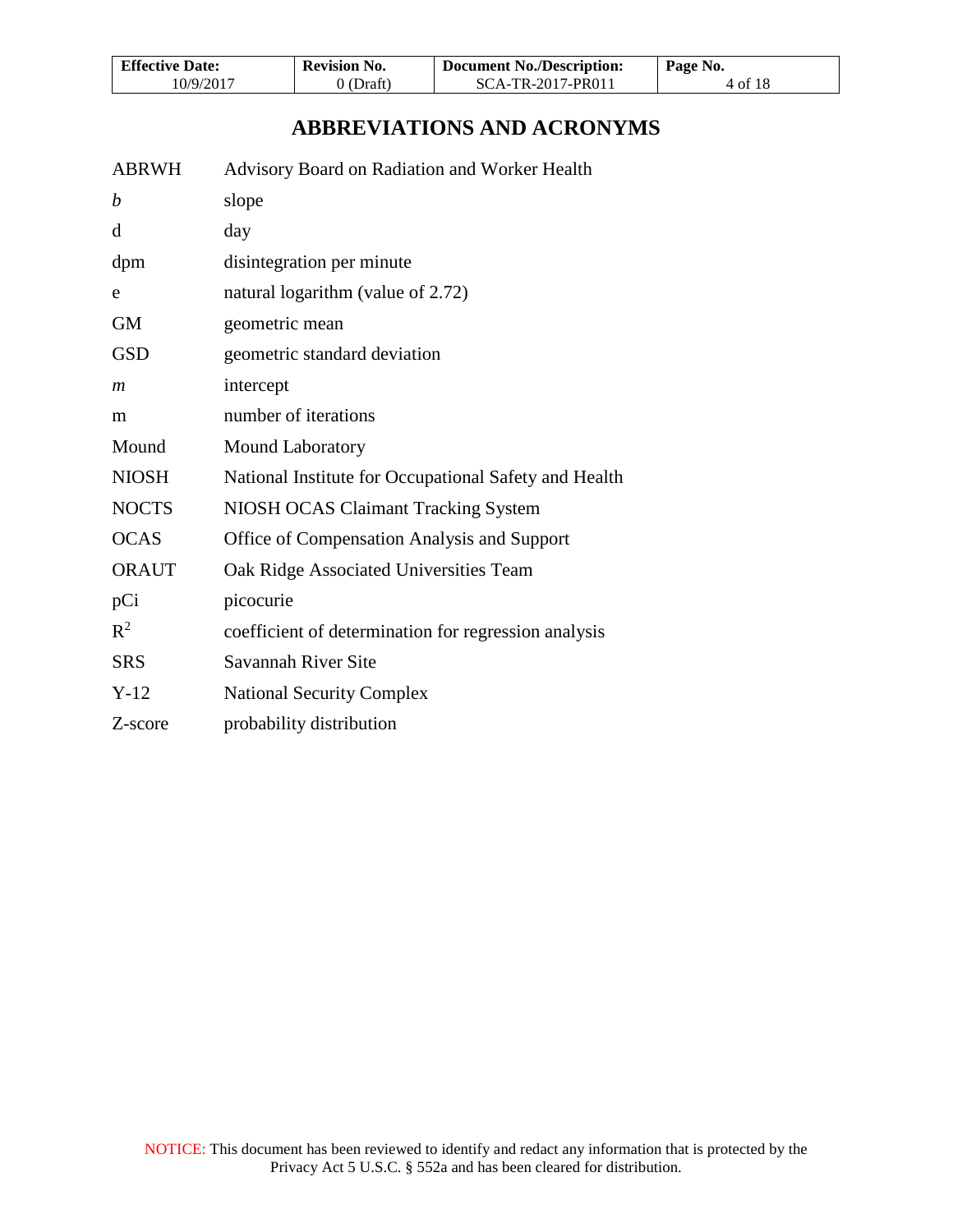| <b>Effective Date:</b> | <b>Revision No.</b> | <b>Document No./Description:</b> | Page No. |
|------------------------|---------------------|----------------------------------|----------|
| 10/9/2017              | 0 (Draft)           | SCA-TR-2017-PR011                | 5 of 18  |

# **1.0 INTRODUCTION AND BACKGROUND**

<span id="page-4-0"></span>In June 2017, the Advisory Board on Radiation and Worker Health tasked SC&A with a technical review of ORAUT-OTIB-0075, *Use of Claimant Datasets for Coworker Modeling*, Revision 01, issued June 17, 2016 (NIOSH 2016, referred to as "OTIB-0075").

The National Institute for Occupational Safety and Health (NIOSH) had issued ORAUT-OTIB-0075, Revision 00, in 2009 (NIOSH 2009). SC&A had evaluated ORAUT-OTIB-0075, Revision 00, in 2010 (SC&A 2010). This current report consists of SC&A's evaluation of OTIB-0075, Revision 01.

# **2.0 OVERVIEW OF ORAUT-OTIB-0075**

<span id="page-4-1"></span>OTIB-0075 is a detailed document. For evaluation purposes, it is advantageous to provide a brief outline as follows.

• **Purpose**: In OTIB-0075, NIOSH states:

*the purpose of this document is to present the results of a study to determine if claimant datasets can be treated as random samples from the complete datasets from which they were drawn for the purpose of developing coworker models. The study consisted of taking sites where well-defined complete datasets are available and comparing these datasets with the claimant datasets.* 

- **The claimant and complete databases addressed in OTIB-0075 were:** 
	- National Security Complex (Y-12) uranium urine bioassay, 1950–1988 (Sections 3 through 5 and Attachments A, B, and C).
	- Mound Laboratory (Mound) plutonium urine bioassay, 1960–1990 (Section 6 and Attachments D, E, and F).
	- Savannah River Site (SRS) tritium dose, 1991–2000 (Sections 6 and 7 and Attachments G, H, and I).
- **Terms:**
	- Complete dataset Refers to all of the monitoring records in the database for the site relevant to the analysis. Note that the term "complete" does not necessarily indicate that all the workers were monitored at the site.
	- Claimant dataset Refers to the claimants' monitoring records in the database obtained from the NIOSH OCAS Claimant Tracking System (NOCTS) relevant to the analysis.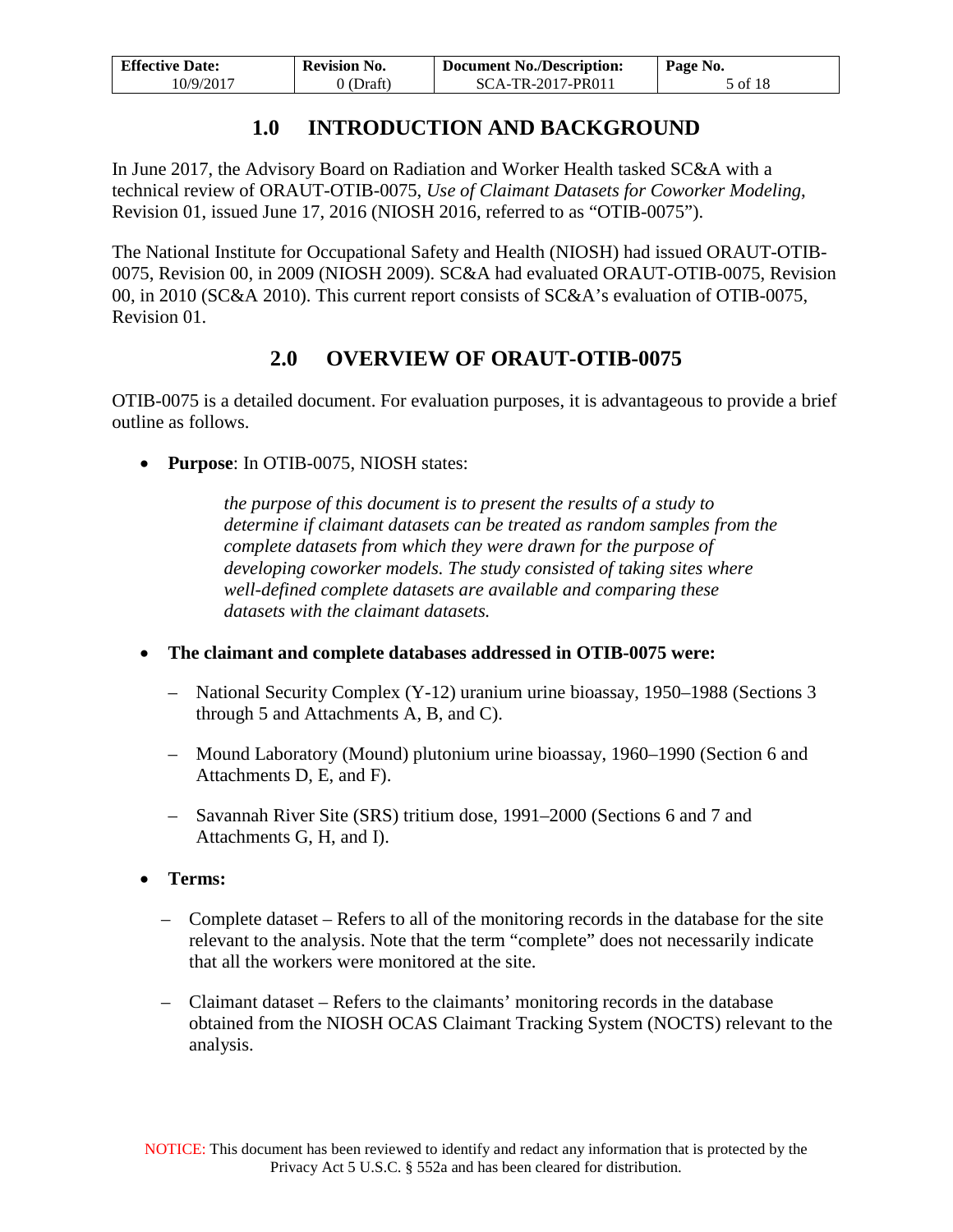| <b>Effective Date:</b> | <b>Revision No.</b> | <b>Document No./Description:</b> | Page No. |
|------------------------|---------------------|----------------------------------|----------|
| 10/9/2017              | 0 (Draft)           | SCA-TR-2017-PR011                | 6 of 18  |

#### • **Outline of procedure used to determine annual 50th and 84th percentile values for each dataset:**

- NIOSH constructed a table showing number of workers monitored in the complete dataset, number of workers monitored in the claimant dataset, ratio of the number of claimants to the number of workers, number of samples from the complete dataset, number of samples from the claimant dataset, and the ratio of the number of samples from the claimants to the number of samples from the complete dataset. For example, see Table 3-1, page 10, of OTIB-0075 for the Y-12 data.
- The methodology in ORAUT-RPRT-0053, *Analysis of Stratified Coworker Datasets, Revision 02* (NIOSH 2014), was used to create a lognormal probability plot uranium in urine (dpm/day) versus Z-Score probability—on an annual basis for each dataset. For example, see Figure 4-1, page 11, of OTIB-0075 for the Y-12 1952 complete dataset. Attachments A, B, D, E, G, and H contain the annual lognormal probability plots for the claimant and complete datasets for the three sites analyzed in OTIB-0075.
- The slope value (*b*) and intercept value (*m*) were obtained from the lognormal probability plot. For example, for the lognormal probability plot in Figure 4-1 of OTIB-0075, the slope was 3.216 and the intercept was 0.6092.
- The 50th percentile (geometric mean [GM]) was calculated using Equation 4-1, page 10, of OTIB-0075:

$$
GM = e^b
$$

For the lognormal probability plot in Figure 4-1 of OTIB-0075, the value of  $GM = e^{3.216} = 24.93$  disintegrations per minute per day (dpm/d).

– The geometric standard deviation (GSD) was calculated using Equation 4-2, page 11, of OTIB-0075:

$$
GSD = e^m
$$

For the lognormal probability plot in Figure 4-1 of OTIB-0075 the value of  $GSD = e^{0.6092} = 1.839$  dpm/d.

- The 84th percentile is the GM value multiplied by the GSD. For the lognormal probability plot in Figure 4-1 of OTIB-0075, the 84th percentile = 24.93 dpm/d  $\times$  $1.839 = 45.85$  dpm/d.
- A table was constructed showing the slope and intercept annual values from the complete dataset, the slope and intercept annual values from the claimant dataset, the 50th and 84th percentile values for the complete dataset, and the 50th and 84th percentile values for the claimant dataset. For example, see Table 4-1, page 13, of OTIB-0075 for the Y-12 data.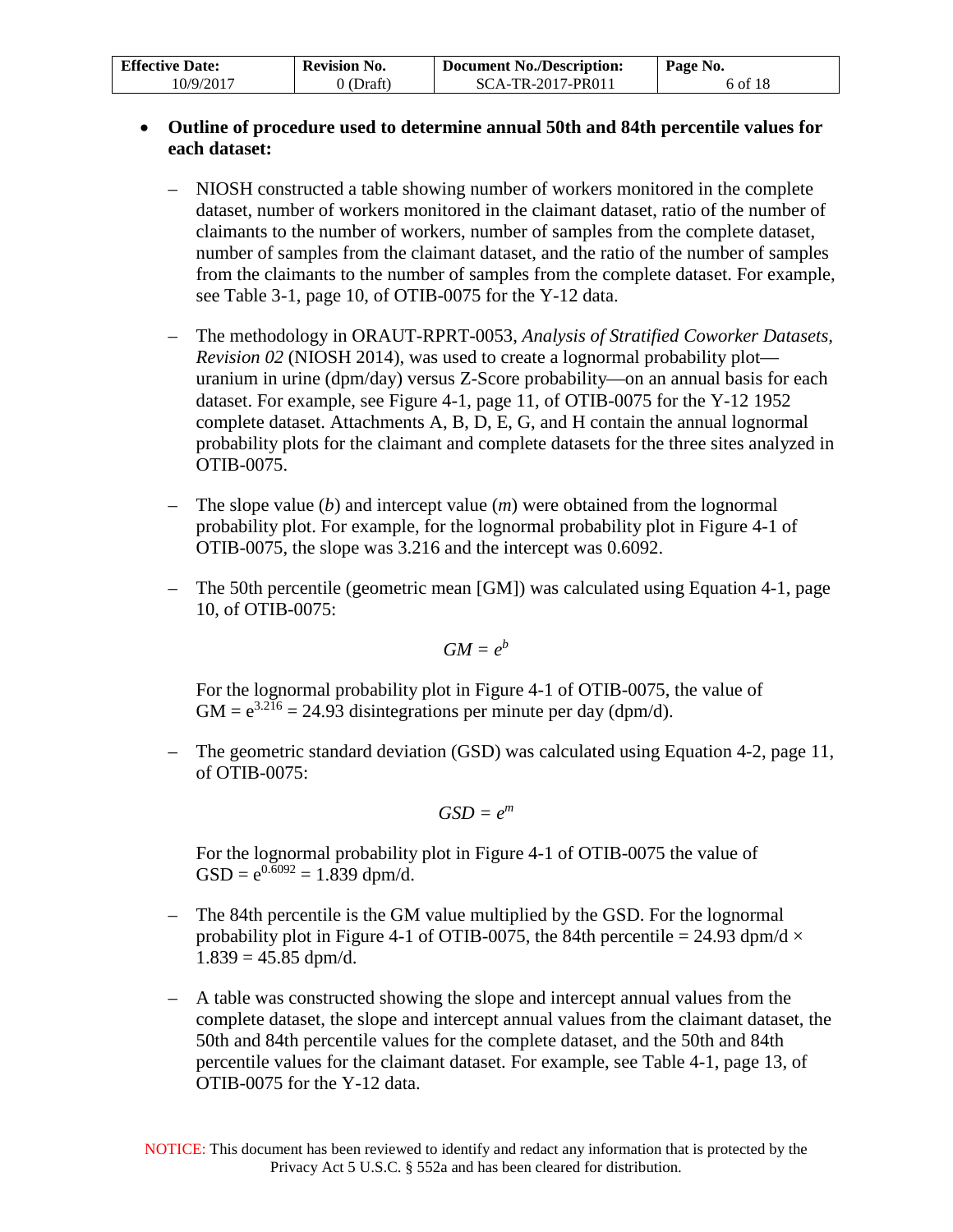| <b>Effective Date:</b> | <b>Revision No.</b> | <b>Document No./Description:</b> | Page No. |
|------------------------|---------------------|----------------------------------|----------|
| 10/9/2017              | 0 (Draft)           | SCA-TR-2017-PR011                | 7 of 18  |

- **Random Samples:** To ensure that the claimant dataset is useful for estimating the slopes and intercepts of the complete dataset, it must be shown that the claimant dataset can be treated as if it were a random sample. Section 5 of OTIB-0075 provides the process of selecting and analyzing random samples, and then comparing them to the results from the claimant and complete datasets. NIOSH used the following process:
	- A sample of *k* number of workers was randomly drawn from the complete dataset of *n* workers, without replacement.
	- A lognormal model was fitted to the bioassay results for the *k* workers for each year.
	- These two steps were repeated m number of times (i.e., m number of iterations) for each year.
	- The values of the intercept versus the slope were plotted for each sample for each year (total of m points plotted on each annual plot).
	- A 95% joint confidence ellipse for m number of slope and intercept values was calculated for each year and plotted on the same annual plot as the random sample results.
	- The intercept-versus-slope value from the claimant dataset was plotted on the same annual plot as the random sample results.
	- The intercept-versus-slope values from the complete set were plotted on the same annual plot as the random sample results.

An example of a completed plot is illustrated for the Y-12 1952 data in Figure 5-1, page 17, of OTIB-0075. Attachments C, F, and I provide the annual plots containing the results for the random samples, claimant dataset, and complete dataset for the three sites analyzed in OTIB-0075.

### • **NIOSH's Conclusions:**

NIOSH presents its conclusions in Section 8.0, page 28, of OTIB-0075, as summarized below.

- At the three sites analyzed, a total of 4 years out of 80 years (5%) had coworker model parameters outside of the respective 95% confidence ellipses (Y-12 in 1950, Mound in 1982 and 1990, and SRS in 1991).
- This result is in excellent agreement with what would be expected if the NOCTS datasets were random draws from the complete datasets (i.e., in the long run, we would expect to see 5% of the parameter estimates outside of the 95% confidence ellipse).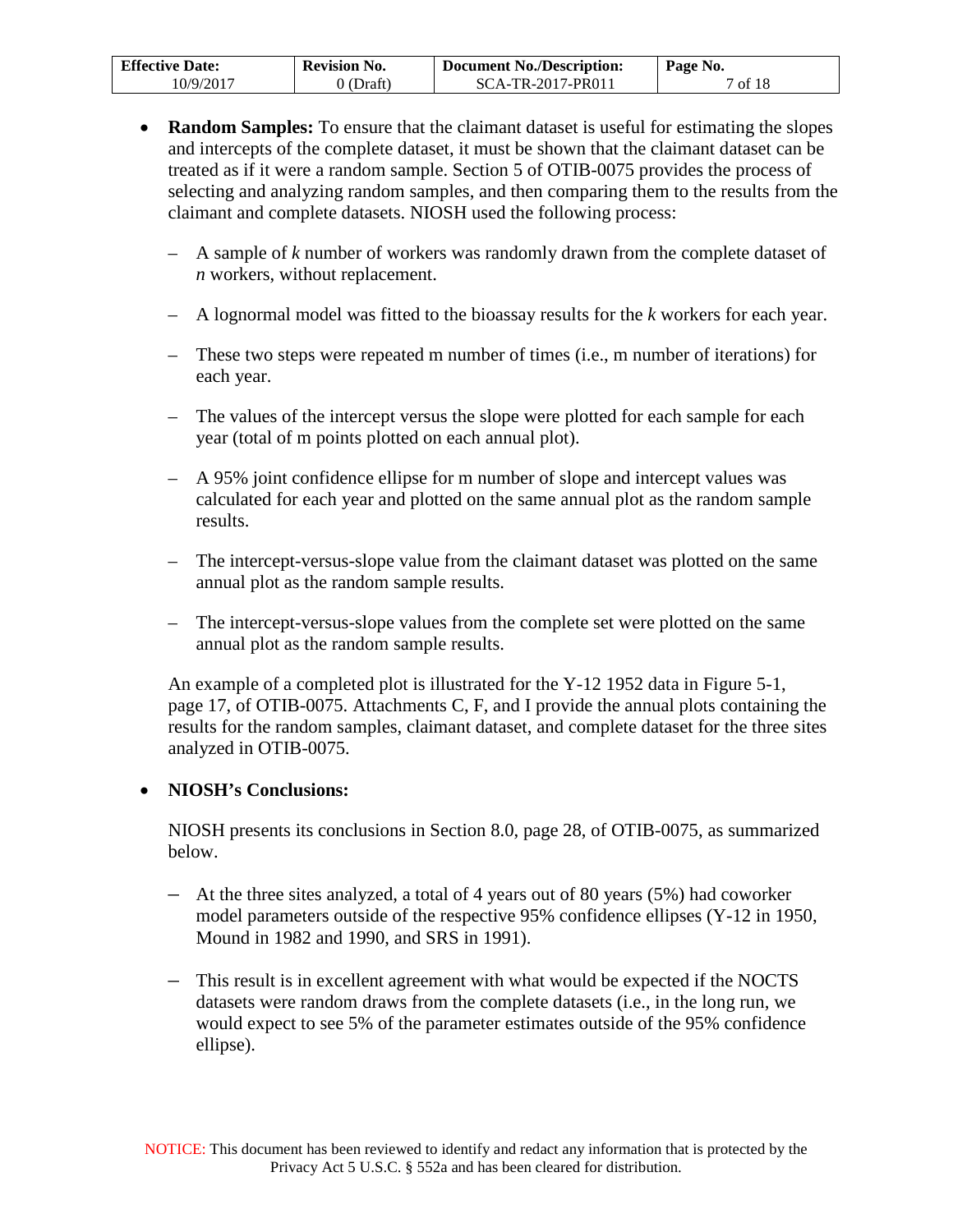| <b>Effective Date:</b> | <b>Revision No.</b> | <b>Document No./Description:</b> | Page No. |
|------------------------|---------------------|----------------------------------|----------|
| 10/9/2017              | J (Draft)           | SCA-TR-2017-PR011                | 8 of 18  |

- This proof-of-principle technique was used to show that the claimant datasets from Y-12, Mound, and SRS can, in general, be used as if they were random samples for the purpose of estimating the slopes and intercepts of lognormal fits to the data.
- This exercise can be used as a technical justification for applying the assumption that the claimant datasets can be used as if they were random samples for the purpose of estimating the slopes and intercepts of lognormal fits to the data to other sites for which complete datasets are not available.

# **3.0 SC&A'S EVALUATION OF ORAUT-OTIB-0075**

<span id="page-7-0"></span>The following sections summarize SC&A's evaluation of the approach, statistical analysis, and documentation used by NIOSH in developing OTIB-0075.

## <span id="page-7-1"></span>**3.1 EVALUATION OF NIOSH'S APPROACH IN ORAUT-OTIB-0075**

SC&A did not identify any issues with the general approach used in OTIB-0075 to compare claimant datasets to complete datasets.

## <span id="page-7-2"></span>**3.2 EVALUATION OF NIOSH'S STATISTICAL METHODS USED IN ORAUT-OTIB-0075**

NIOSH issued the guide, *Draft Criteria for the Evaluation and Use of Coworker Datasets*, Revision 4, on February 26, 2015 (NIOSH 2015). In that guide, NIOSH recommended four areas that should be addressed when considering a dataset for use in constructing a coworker model:

- 1. Data Adequacy
- 2. Data Completeness
- 3. Review and Analysis of Monitoring Program Data
- 4. Evaluation of Stratification.

In OTIB-0075, NIOSH analyzed the use of claimant data in the NOCTS database in place of using the complete dataset for constructing a coworker model and concluded that claimant datasets can be used for a site where the complete datasets are not available. The main areas in the guide (NIOSH 2015) that are applicable to OTIB-0075 are (1) the evaluation of the adequacy of the available data for assigning dose to unmonitored workers and (2) stratification according to job/title, area, time, radionuclides, etc.

## <span id="page-7-3"></span>**3.2.1 SC&A's Evaluation of Revision 00 to ORAUT-OTIB-0075**

SC&A's evaluation (SC&A 2010) of ORAUT-OTIB-0075, Revision 00 (NIOSH 2009), identified 13 findings concerning the Y-12, Mound, and SRS databases, which are summarized in Appendix A to this report. From the 2010 evaluation, SC&A concluded the following (page 55):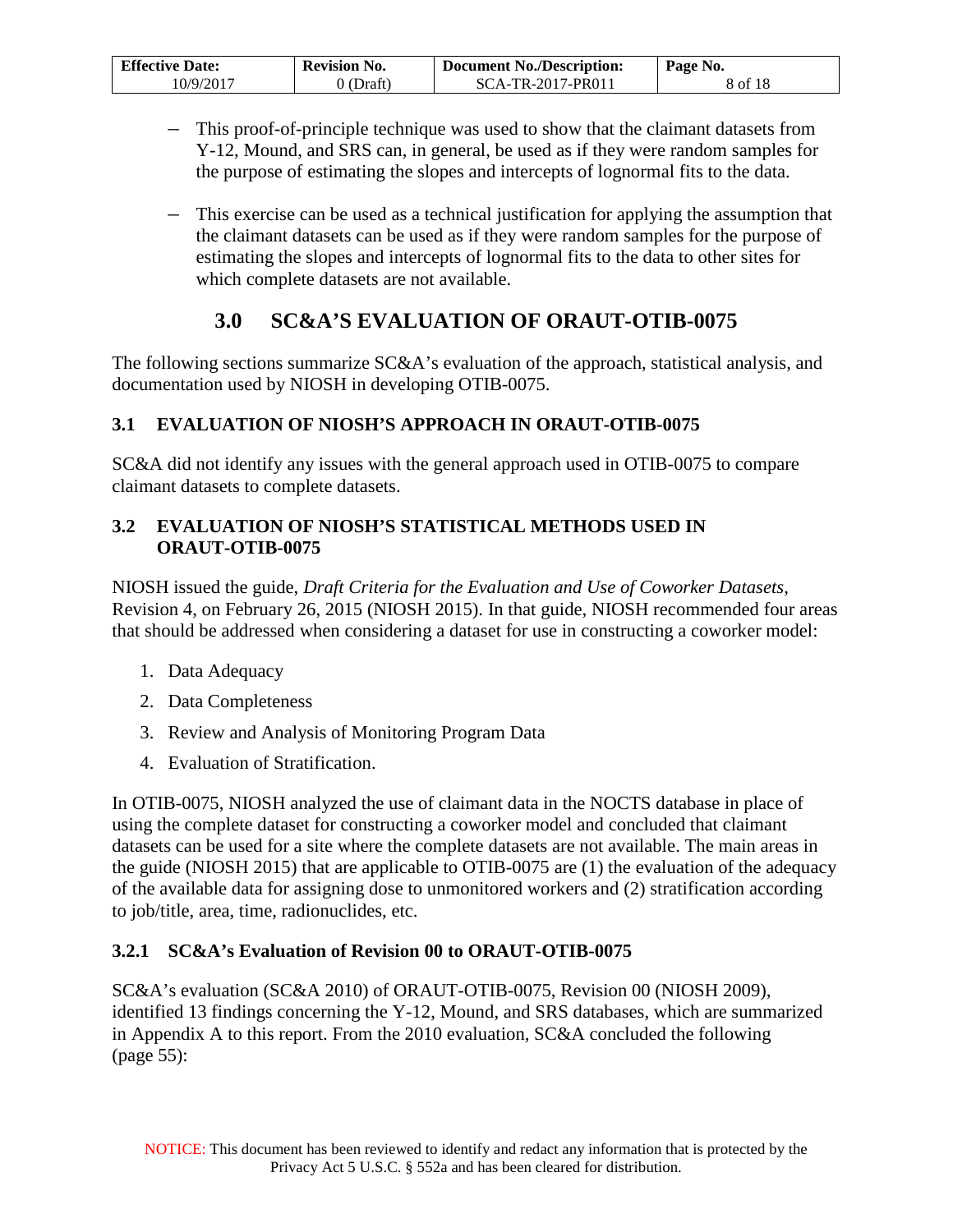| <b>Effective Date:</b> | <b>Revision No.</b> | <b>Document No./Description:</b> | Page No. |
|------------------------|---------------------|----------------------------------|----------|
| 10/9/2017              | 0 (Draft)           | SCA-TR-2017-PR011                | 9 of 18  |

- *(1) The uranium dataset for Y-12 conforms to the OTIB-0075 hypothesis of claimant data representativeness.*
- *(2) The data for Mound indicate significant differences between claimant and all-worker plutonium bioassay data.*
- *(3) The SRS tritium data cover a very narrow period from 1990 to 2001. These data show no significant differences at the annual level of aggregation, but the sample size is very small...*

SC&A's summary of the SRS NOCTS data, which was compiled by NIOSH as the basis for a coworker model to demonstrate the ability to reconstruct dose with sufficient accuracy, is as follows (page 55):

- *(1) A conclusion that the claimant data from the 1990s for tritium are representative of the claimant population can, at best, be applied to that radionuclide and that period. This conclusion cannot be backextrapolated to other periods. Even within this period, there are differences between construction workers disaggregated by craft and nonconstruction workers.*
- *(2) There are considerable differences in exposure between job types and areas, even when data are aggregated by decade. This applies to all nonconstruction workers, as well as construction workers, when compared to others in the same group.*
- *(3) The data indicate that construction workers in some areas and periods had greater exposure potential than all non-construction workers.*

SC&A's overall conclusion for the SRS coworker model is that the NOCTS claimant dataset is inadequate for dose reconstruction with sufficient accuracy for SRS construction workers. A more complete compilation of the data and analyses by area, radionuclide, and job type are necessary to determine whether dose reconstruction with sufficient accuracy is feasible for SRS construction workers (i.e., stratification tests need to be performed).

## <span id="page-8-0"></span>**3.2.2 SC&A's Evaluation of Revision 01 to ORAUT-OTIB-0075**

NIOSH's OTIB-0075, Revision 01 (NIOSH 2016), is very much like the original document (NIOSH 2009), with the following changes:

- 1. The number of monitored workers in the Y-12 claimant dataset increased from 731 to 1,585, with the illustrative example based on 1952 data instead of 1953 data.
- 2. The number of workers in the Mound claimant dataset increased from 225 to 301.
- 3. The number of workers in the SRS claimant dataset increased from 451 to 920.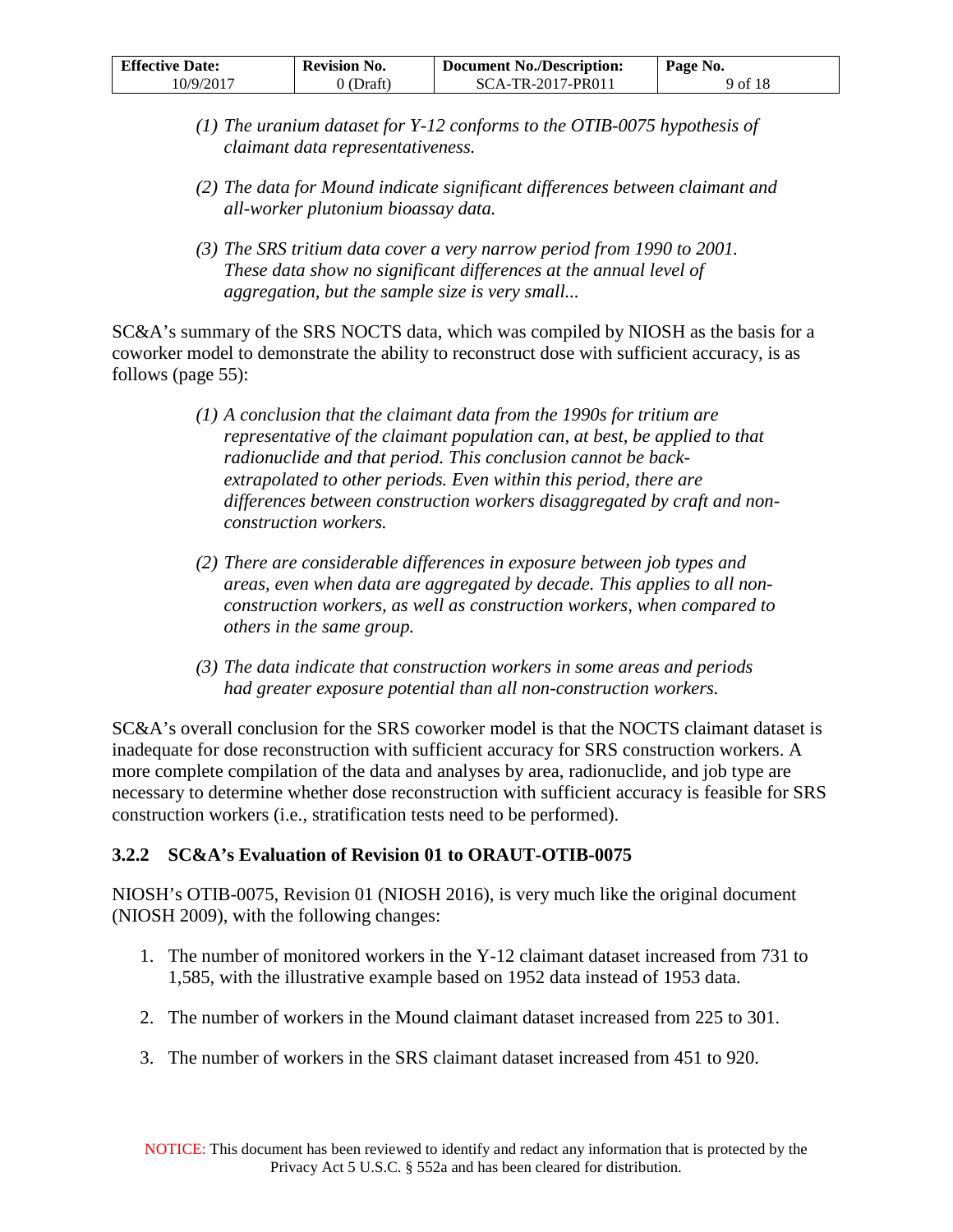| <b>Effective Date:</b> | <b>Revision No.</b> | <b>Document No./Description:</b> | Page No. |
|------------------------|---------------------|----------------------------------|----------|
| 10/9/2017              | (Draft)             | SCA-TR-2017-PR011                | 10 of 18 |

4. The data used in the analysis in Revision 01 were time-weighted-one-person-onestatistic.

The methodology used for the analyses and the number of workers in the complete dataset remained essentially the same as in Revision 00.

SC&A analyzed the 13 original SC&A findings and found that Findings 2 and 6 are the only ones that may be influenced by the additional claimant data in ORAUT-0075, Revision 01. All the other findings (except Findings 1 and 3, which SC&A concurred with) were concerned with stratification issues that were not addressed in either Revision 00 or Revision 01 to OTIB-0075; these findings remain open.

The following is SC&A's review of Finding 2 and Finding 6 in view of the additional claimant data in OTIB-0075, Revision 01.

### **Finding 2 (SC&A 2010)**

*FINDING #2: At the Mound Laboratory, the complete (all-worker) and claimant datasets for plutonium in urine from 1960 to 1990 show significant differences at the annual level of aggregation. This finding raises questions concerning the conclusions reached in OTIB-0075 for plutonium at the Mound Laboratory.* 

SC&A reran the analysis for the Mound 1960–1990 plutonium bioassay data using the new data from Tables 6-1 and 6-2 of OTIB-0075, Revision 01 (NIOSH 2016). SC&A found that the additional claimant data indicate that the claimant dataset was similar to the complete dataset, as indicated in Figure 1. Appendix B to this report provides additional figures and a summary table supporting this conclusion.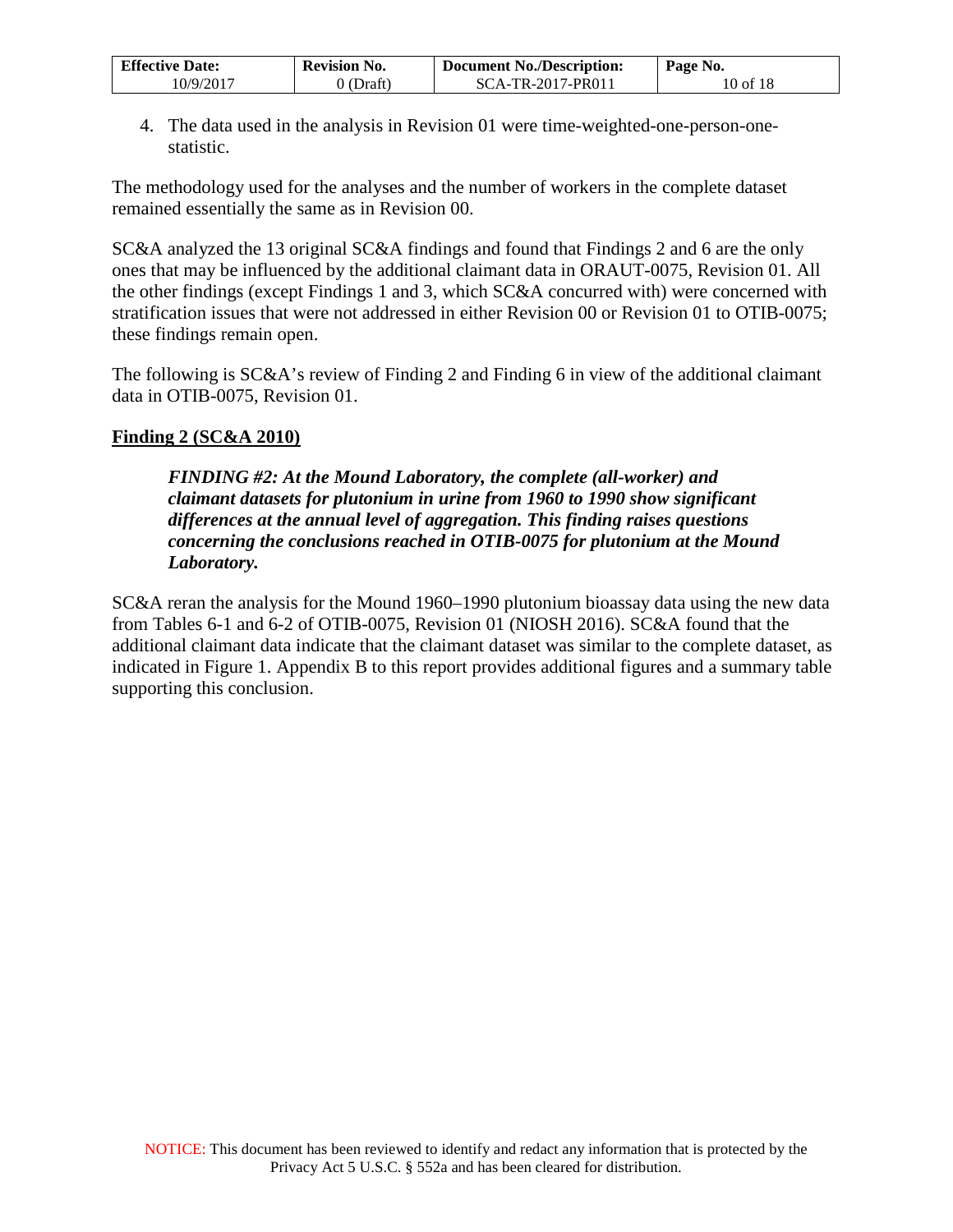| <b>Effective Date:</b><br><b>Revision No.</b> |           | <b>Document No./Description:</b> | Page No. |  |
|-----------------------------------------------|-----------|----------------------------------|----------|--|
| 10/9/2017                                     | 0 (Draft) | SCA-TR-2017-PR011                | 11 of 18 |  |





Considering these additional data and analyses, SC&A finds that Finding 2 has been resolved and recommends closure.

## **Finding 6 (SC&A 2010)**

*FINDING #6: At Y-12, only 37% of all claimants (3 out of 8) have data in the "complete" Y-12 uranium urine bioassay coworker database for 1950 to 1988. This subset of 731 claimants with uranium bioassay data had a total of approximately 70,000 bioassays.* 

OTIB-0075, Revision 00, page 10, footnote 7, states that out of 1971 claimants, 731 claimants had bioassay records in the complete dataset, which is 37%. OTIB-0075, Revision 01, page 8, states that a total of 1,585 claimants submitted 119,044 uranium urine samples. However, there was no indication in the text or footnotes stating how many total claimants there were. Therefore, with the present information, SC&A could not determine the fraction of the number of claimants who were monitored (i.e., had bioassay records in the complete dataset) compared to the total number of claimants in the dataset. Therefore, Finding 6 remains open.

### **Original Concerns Not Addressed**

The increase in the number of workers in the claimant datasets may have improved the statistics for the claimant dataset but, except for Finding 2, it did little to address SC&A's original concerns as expressed in our 2010 review (SC&A 2010) of OTIB-0075, Revision 00. These concerns are (1) the adequacy of the data in the claimant dataset in NOCTS to represent the unmonitored workers (who were subjected to a wide variety of exposure potentials) and (2) in Revision 01 to OTIB-0075, there was no indication in the text or footnotes of how many total claimants there were to compare to the 1,585 claimants who submitted uranium urine samples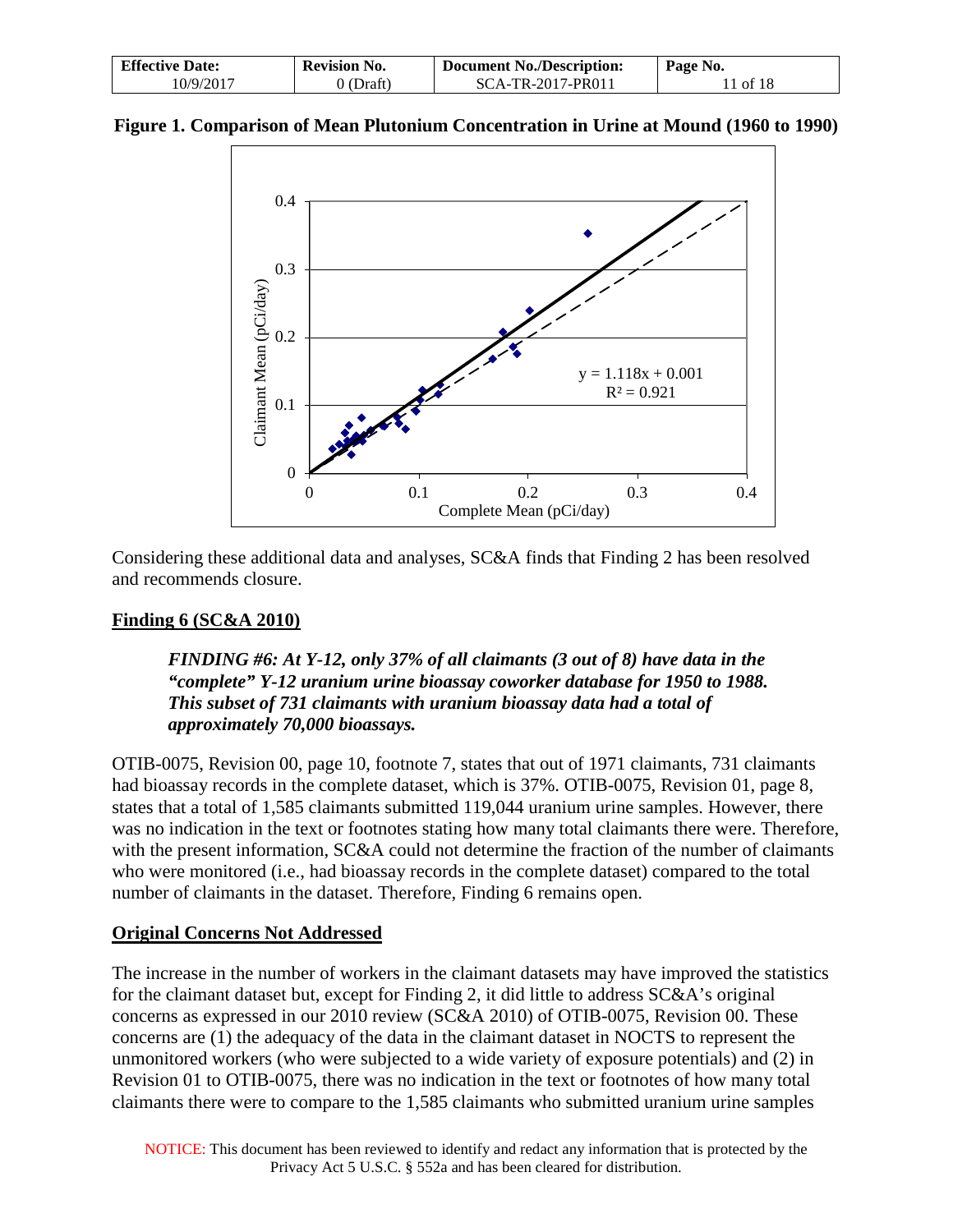| <b>Effective Date:</b> | <b>Revision No.</b> | <b>Document No./Description:</b> | Page No. |  |
|------------------------|---------------------|----------------------------------|----------|--|
| 10/9/2017              | J (Draft)           | SCA-TR-2017-PR011                | 12 of 18 |  |

(as related to the original Finding 6). The datasets may need to be tested to determine if stratification is needed concerning areas, time, radionuclide, construction versus nonconstruction workers, subcontractors versus prime, etc. Therefore, Findings 1, 3, 4, 5, 6, 7, 8, 9, 10, 11, 12, and 13 remain open.

### <span id="page-11-0"></span>**3.3 EVALUATION OF DOCUMENTATION IN ORAUT-OTIB-0075**

SC&A's review of OTIB-0075 identified the following observations about documentation items.

- **Observation 1:** Tables 4-1, 5-1, 6-2, and 7-2 should have the units of dpm/d in the column headings as appropriate.
- **Observation 2:** The data for 2001 were included in Table 7-1, Table 7-2, Figure 7-3, and Figure 7-4 in Revision 00 to OTIB-0075. However, the year 2001 was not included in these tables and figures in Revision 01 to OTIB-0075.

# **4.0 SUMMARY AND CONCLUSIONS**

<span id="page-11-1"></span>SC&A found the approach NIOSH used to be reasonable and without technical errors.

However, while SC&A generally found the statistical methods used by NIOSH to be acceptable, the increase in the number of workers in the claimant datasets only served to improve the statistics of the claimant datasets. Except for Finding 2, the increase did little to address SC&A's original concerns as expressed in our 2010 evaluation (SC&A 2010) of OTIB-0075, Revision 00, regarding the need to test for stratification of the data (i.e., Findings 1, 3, 4, 5, 6, 7, 8, 9, 10, 11, 12, and 13), and Revision 01 to OTIB-0075 did not indicate how many total claimants there were to compare to the 1,585 claimant who submitted uranium urine samples (as related to Finding 6).

SC&A also found several minor documentation issues (i.e., Observations 1 and 2) that could affect the readability or application of the information presented.

### **5.0 REFERENCES**

<span id="page-11-2"></span>NIOSH 2009. *Use of Claimant Datasets for Coworker Modeling*, ORAUT-OTIB-0075, Revision 00, National Institute for Occupational Safety and Health, Cincinnati, Ohio. May 25, 2009.

NIOSH 2014. *Analysis of Stratified Coworker Datasets*, ORAUT-RPRT-0053, Revision 02, National Institute for Occupational Safety and Health, Cincinnati, Ohio. October 8, 2014.

NIOSH 2015. *Draft Criteria for the Evaluation and Use of Coworker Datasets*, Revision 4, National Institute for Occupational Safety and Health, Cincinnati, Ohio. February 26, 2015. [SRDB Ref. ID 154214]

NIOSH 2016. *Use of Claimant Datasets for Coworker Modeling*, ORAUT-OTIB-0075, Revision 01, National Institute for Occupational Safety and Health, Cincinnati, Ohio. June 17, 2016.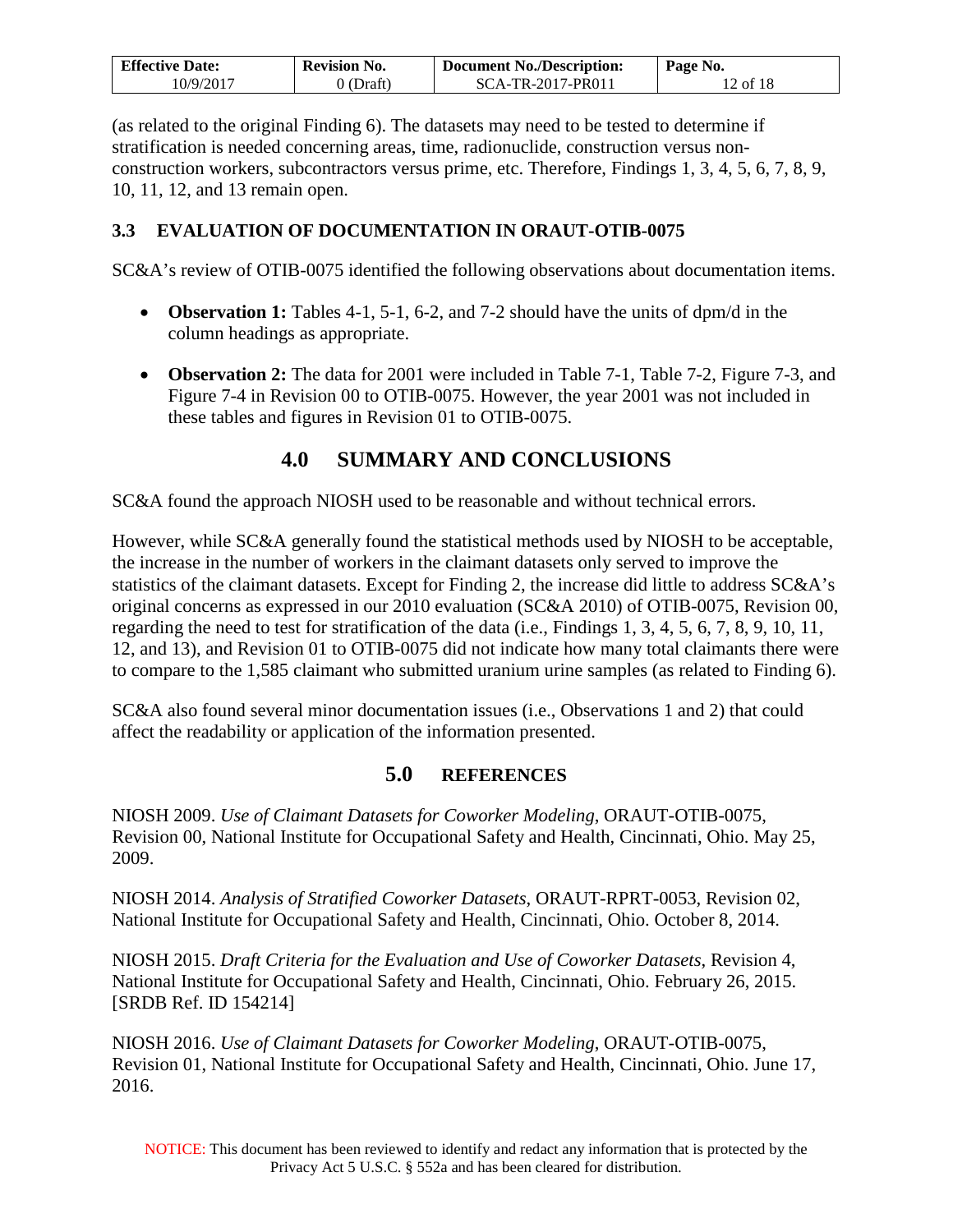| <b>Effective Date:</b> | <b>Revision No.</b> | <b>Document No./Description:</b> | Page No. |
|------------------------|---------------------|----------------------------------|----------|
| 10/9/2017              | (Draft)             | SCA-TR-2017-PR011                | 13 of 18 |

SC&A 2010. *Review of ORAUT-OTIB-0075: Use of Claimant Datasets for Coworker Modeling for Construction Workers at Savannah River Site*, SC&A, Inc., Vienna, Virginia, and Saliant, Inc., Jefferson, Maryland. January 13, 2010.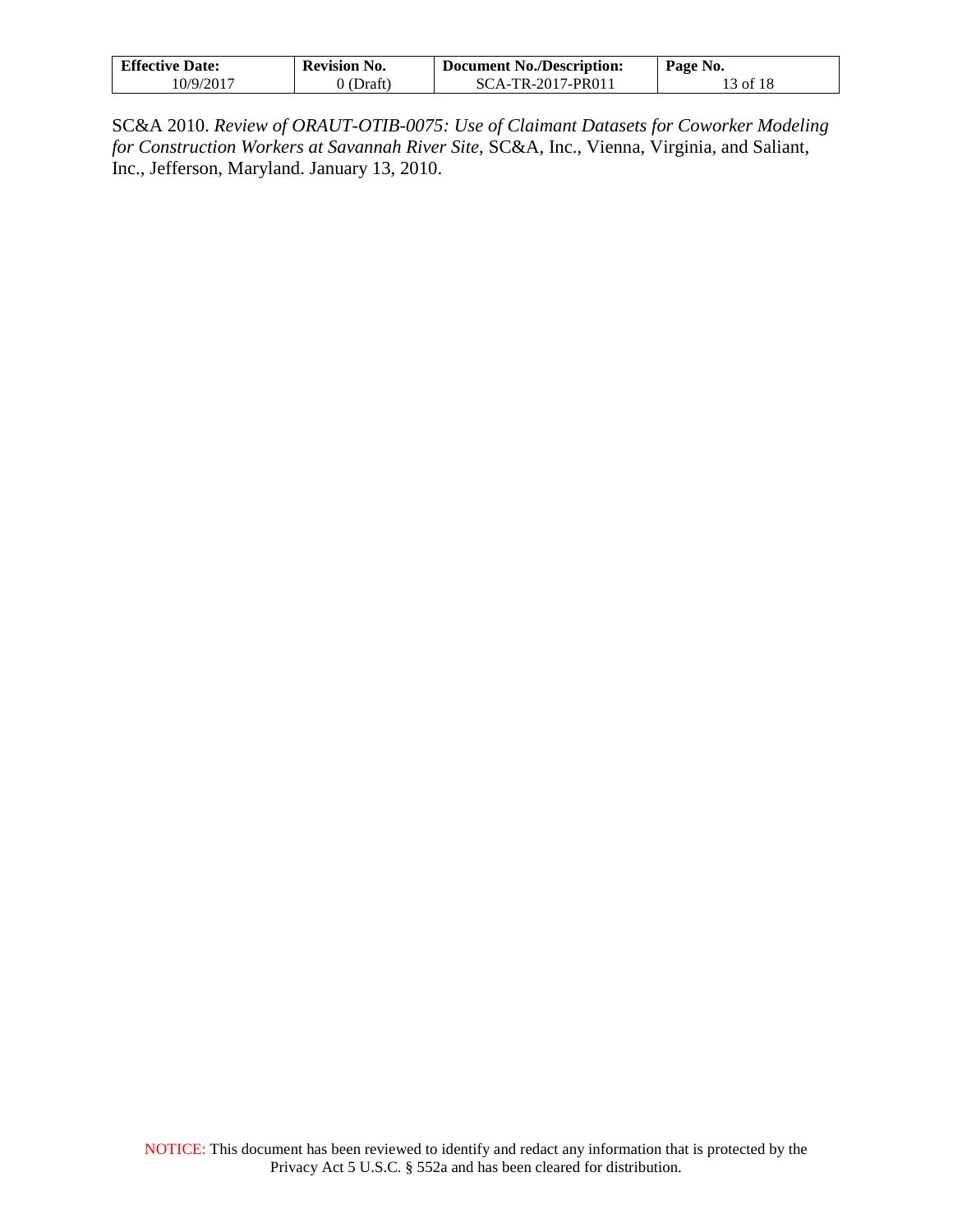| <b>Effective Date:</b> | <b>Revision No.</b> | <b>Document No./Description:</b> | Page No. |  |
|------------------------|---------------------|----------------------------------|----------|--|
| 10/9/2017              | ) (Draft)           | SCA-TR-2017-PR011                | 14 of 18 |  |

# <span id="page-13-0"></span>**APPENDIX A: SUMMARY OF FINDINGS FROM SC&A'S 2010 EVALUATION OF ORAUT-OTIB-0075**

**FINDING 1:** At the Y-12 Plant, the complete (all-worker) and claimant datasets for uranium in urine from 1950 to 1988 show no significant difference at the annual level of aggregation. This finding confirms the conclusions reached in OTIB-0075 for uranium at the Y-12 Plant.

**FINDING 2:** At the Mound Laboratory, the complete (all-worker) and claimant datasets for plutonium in urine from 1960 to 1990 show significant differences at the annual level of aggregation. This finding raises questions concerning the conclusions reached in OTIB-0075 for plutonium at the Mound Laboratory.

**FINDING 3:** At SRS, the complete (all-worker) and claimant datasets for annual tritium doses from 1991 to 2001 show no significant difference at the annual level of aggregation, but the sample size is very small and the regression results were dominated by a single year with high exposure, 1991. If this year is omitted, the complete and claimant datasets for annual tritium doses period from 1992 through 2001 again show no significant difference at the annual level of aggregation.

**FINDING 4:** At SRS, OTIB-0075 includes data only for tritium from 1991 to 2001 in comparing the claimant population to that of all workers. No analysis of uranium or plutonium exposures at SRS was possible, because the available hardcopy data have not been reduced to electronic form. Similarly, no analysis of uranium or fission product exposures regarding the validity of the central hypothesis of OTIB-0075 for SRS could be done for any period. No analysis of tritium exposures before 1991 was done for the same reason. Furthermore, the tritium conclusion cannot be back-extrapolated in time, since the production and work conditions relating to tritium were different in earlier periods.

**FINDING 5:** Data for the entire SRS were aggregated by year for the NIOSH analysis, with no detail by work area or by job type. The proposed NIOSH coworker model for SRS construction workers includes no analysis of these details.

**FINDING 6:** At Y-12, only 37% of all claimants (3 out of 8) have data in the "complete" Y-12 uranium urine bioassay coworker database for 1950 to 1988. This subset of 731 claimants with uranium bioassay data had a total of approximately 70,000 bioassays.

**FINDING 7:** Data for the entire Y-12 site were aggregated by year for the NIOSH analysis, with no detail by work area or by job type. The NIOSH approach includes no analysis of these details.

**FINDING 8:** Data for the entire Mound Laboratory were aggregated by year for the NIOSH analysis, with no detail by work area or by job type. The NIOSH approach includes no attention to these details.

**FINDING 9:** At SRS, the 84th percentile of exposures to tritium, plutonium, uranium, and other radionuclides for non-construction workers in specific work areas show considerable differences from the 84th percentile of exposures to non-construction workers site-wide. Similar results are observed for the corresponding ratio of the GSDs.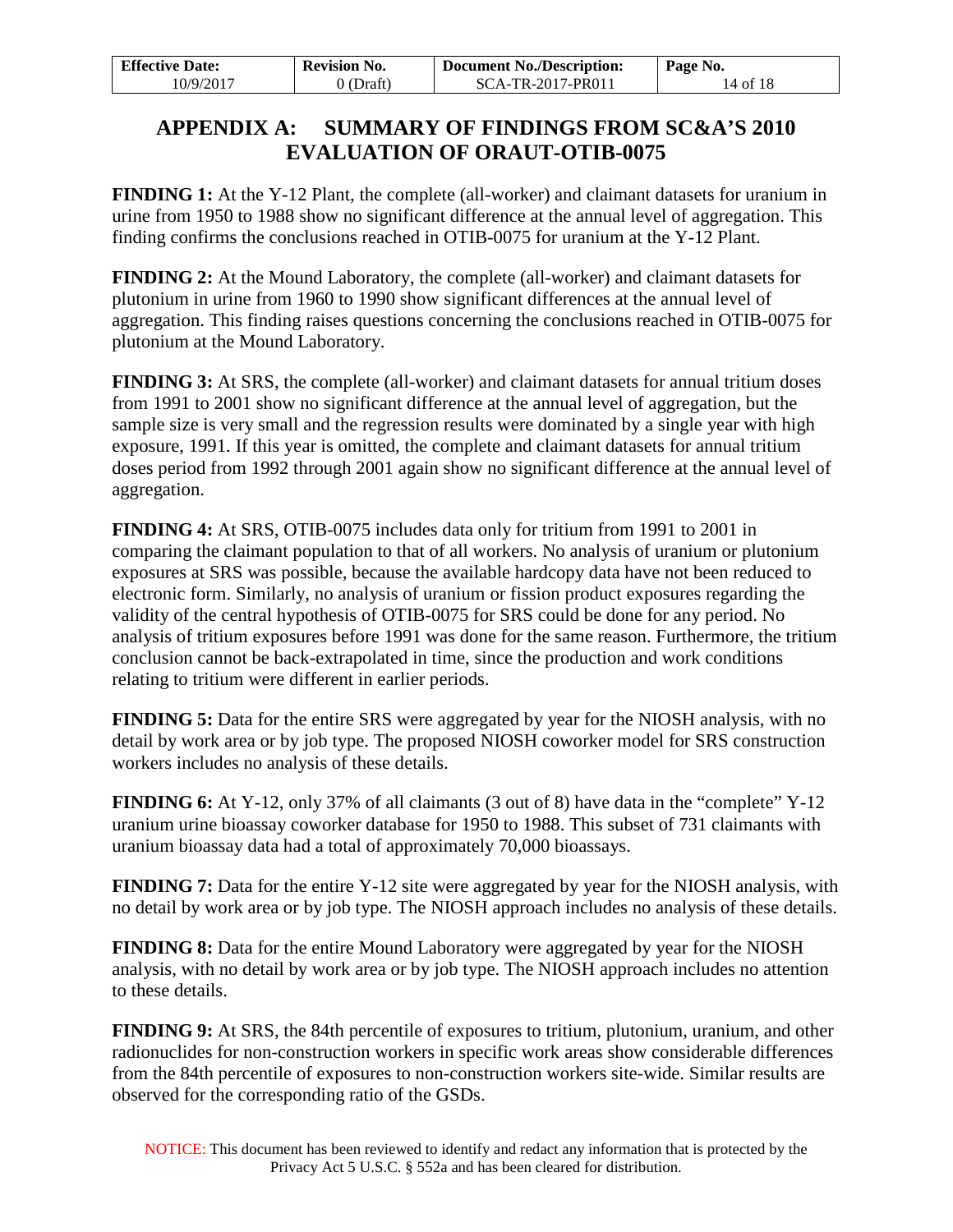| <b>Effective Date:</b> | <b>Revision No.</b> | <b>Document No./Description:</b> | Page No. |
|------------------------|---------------------|----------------------------------|----------|
| 10/9/2017              | 0 (Draft)           | SCA-TR-2017-PR011                | 15 of 18 |

**FINDING 10:** At SRS, the 84th percentile of exposures to tritium, plutonium, and other radionuclides for construction workers in specific work areas show considerable differences from the 84th percentile of exposures to all construction workers site-wide. Similar results are observed for the corresponding ratio of the GSDs.

**FINDING 11:** At SRS, the 84th percentile of exposures to tritium and plutonium for construction workers in specific work areas show large differences from the 84th percentile of site-wide exposures to construction workers. Similar results are observed for the corresponding ratio of the GSDs. In many cases, there are insufficient data for construction workers to make a comparison for uranium, enriched uranium, and fission products.

**FINDING 12:** At SRS, the 84th percentile of exposures to tritium for construction workers in specific crafts shows large differences from the 84th percentile of exposures to all construction workers. Similar results are observed for the corresponding ratio of the GSDs.

**FINDING 13:** At SRS, the 84th percentile of exposures to tritium for construction workers in specific crafts shows large differences from the 84th percentile of site-wide exposures for non-construction workers. Similar results are observed for the corresponding ratio of the GSDs.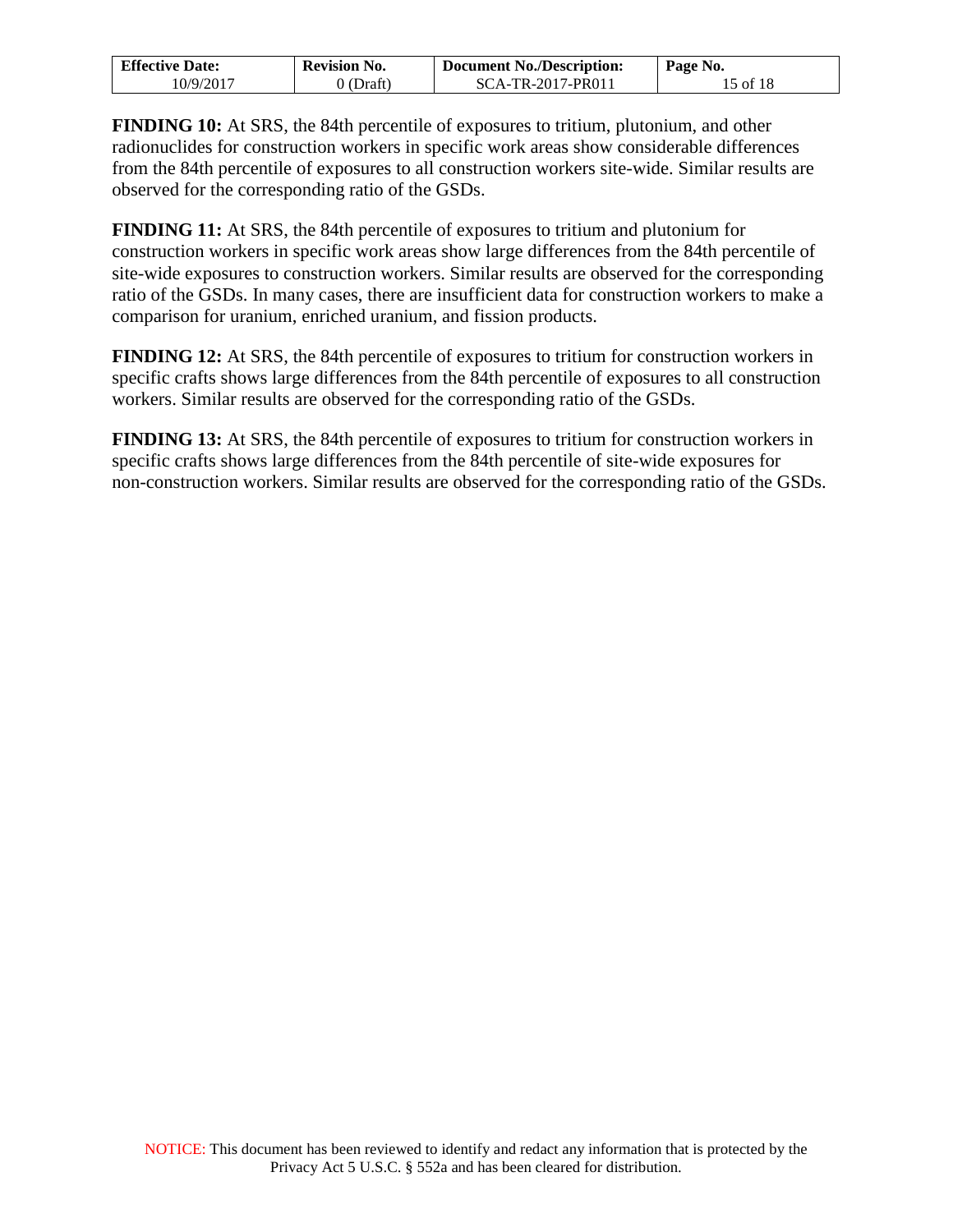| <b>Effective Date:</b> | <b>Revision No.</b> | Document No./Description: | Page No. |  |
|------------------------|---------------------|---------------------------|----------|--|
| 10/9/2017              | 0 (Draft)           | SCA-TR-2017-PR011         | 16 of 18 |  |

## <span id="page-15-0"></span>**APPENDIX B: SC&A'S ANALYSES OF REVISED TABLES 6-1 AND 6-2 OF ORAUT-OTIB-0075, REVISION 01**

**Figure B1. Mean Plutonium Concentrations in Urine at Mound for Claimant and Complete Datasets**

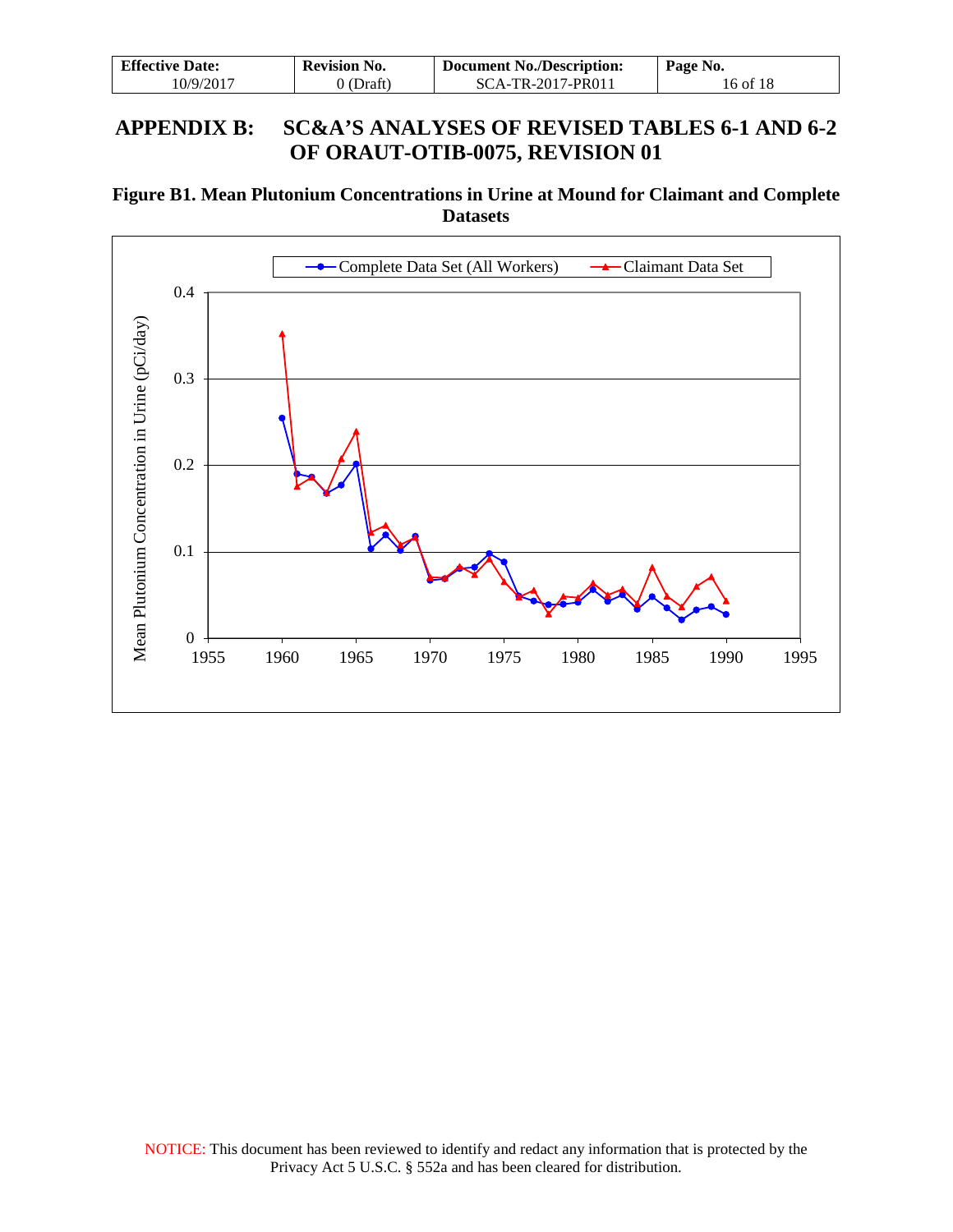| <b>Effective Date:</b> | <b>Revision No.</b> | <b>Document No./Description:</b> | Page No.         |  |
|------------------------|---------------------|----------------------------------|------------------|--|
| 10/9/2017              | 0 (Draft)           | SCA-TR-2017-PR011                | $\sqrt{7}$ of 18 |  |